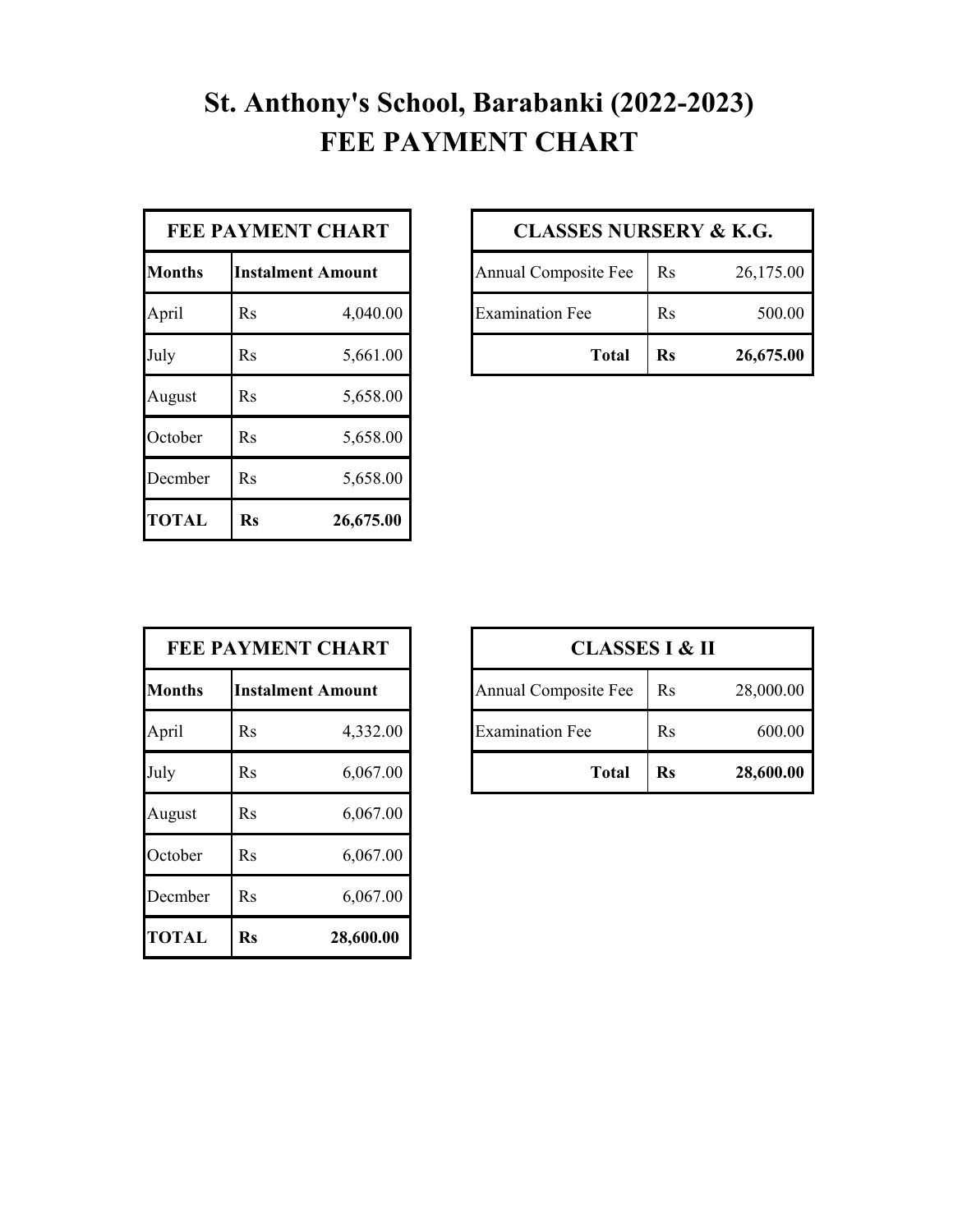| <b>FEE PAYMENT CHART</b> |                          |           |  |  |  |
|--------------------------|--------------------------|-----------|--|--|--|
| <b>Months</b>            | <b>Instalment Amount</b> |           |  |  |  |
| April                    | $R_{S}$                  | 4,916.00  |  |  |  |
| July                     | $R_{S}$                  | 6,882.00  |  |  |  |
| August                   | $R_{S}$                  | 6,884.00  |  |  |  |
| October                  | $R_{S}$                  | 6,884.00  |  |  |  |
| Decmber                  | $R_{S}$                  | 6,884.00  |  |  |  |
| <b>TOTAL</b>             | Rs                       | 32,450.00 |  |  |  |

| <b>FEE PAYMENT CHART</b> |                          | <b>CLASSES III, IV &amp; V</b> |                        |           |           |
|--------------------------|--------------------------|--------------------------------|------------------------|-----------|-----------|
| <b>Months</b>            | <b>Instalment Amount</b> |                                | Annual Composite Fee   | $\rm Rs$  | 31,850.00 |
| April                    | $\rm Rs$                 | 4,916.00                       | <b>Examination Fee</b> | <b>Rs</b> | 600.00    |
| July                     | $\rm Rs$                 | 6,882.00                       | <b>Total</b>           | Rs        | 32,450.00 |

| <b>FEE PAYMENT CHART</b> |                          |           |  |  |  |
|--------------------------|--------------------------|-----------|--|--|--|
| <b>Months</b>            | <b>Instalment Amount</b> |           |  |  |  |
| April                    | $R_{S}$                  | 5,208.00  |  |  |  |
| July                     | Rs                       | 7,297.00  |  |  |  |
| August                   | $R_{S}$                  | 7,290.00  |  |  |  |
| October                  | $R_{S}$                  | 7,290.00  |  |  |  |
| Decmber                  | $R_{S}$                  | 7,290.00  |  |  |  |
| <b>TOTAL</b>             | Rs                       | 34,375.00 |  |  |  |

| <b>FEE PAYMENT CHART</b> |    | <b>CLASSES VI, VII &amp; VIII</b> |                        |            |           |
|--------------------------|----|-----------------------------------|------------------------|------------|-----------|
| <b>Months</b>            |    | <b>Instalment Amount</b>          | Annual Composite Fee   | <b>Rs</b>  | 33,575.00 |
| April                    | Rs | 5,208.00                          | <b>Examination Fee</b> | <b>R</b> s | 800.00    |
| July                     | Rs | 7,297.00                          | <b>Total</b>           | Rs         | 34,375.00 |